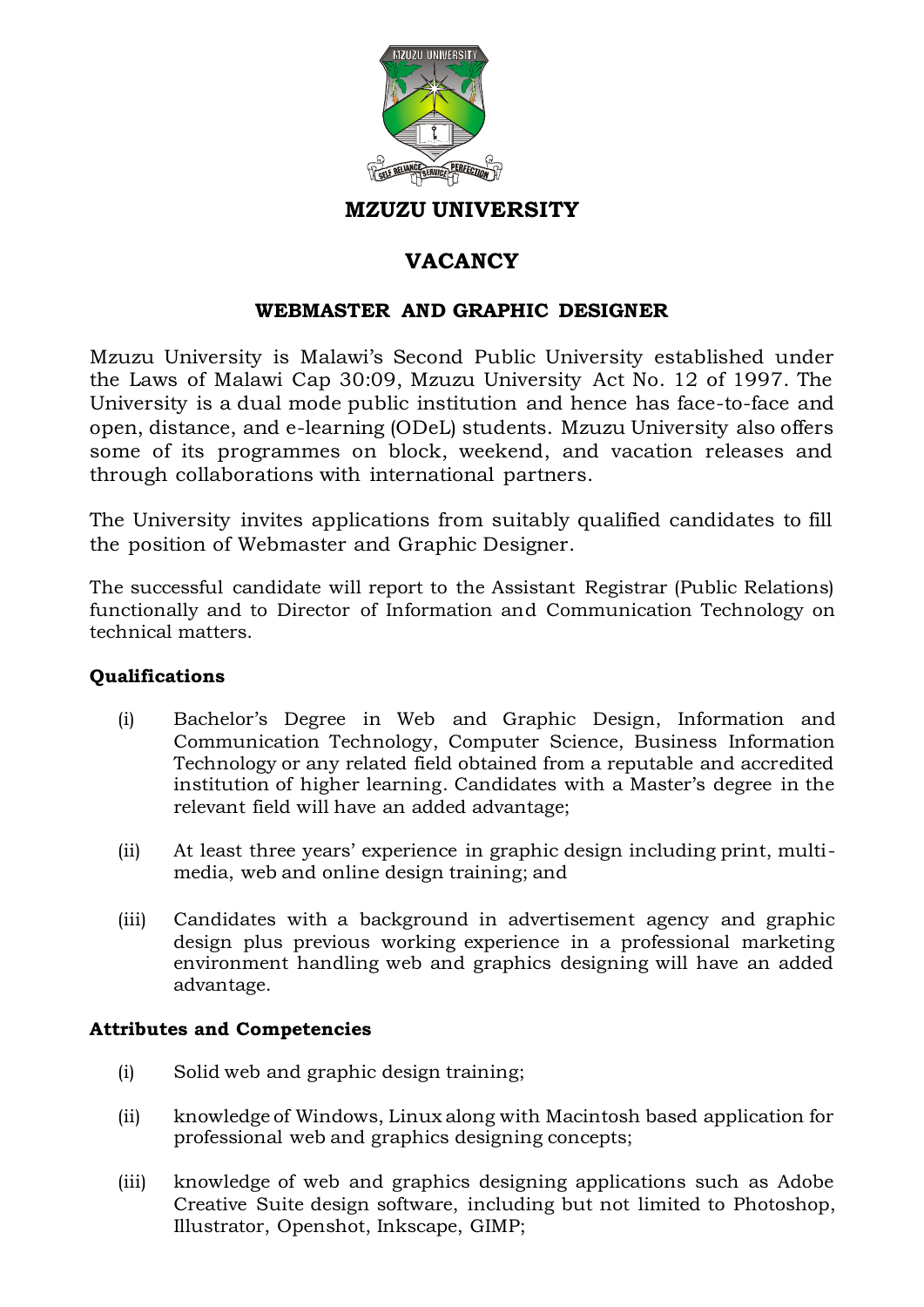- (iv) knowledge of website software content design and programming to include, Javascript, SQL, PHP, Word Press, Dreamweaver, Flash, Adobe, Acrobat and Jumla;
- (v) basic knowledge of Linux and open-source web-based hosting applications. Applicants should provide links to some of their successful projects, must include at least two websites;
- (vi) strong organizational skills, creative thinking, sober minded and the ability to work within a team environment; and
- (vii) those with knowledge in animation will have added advantage.

#### **Duties and Responsibilities**

- (i) Producing graphic art and visual material for promotions, advertisements and collateral materials used in a variety of media outlets, to include website and online placement;
- (ii) ensuring appropriate graphic completion of various internal and external communication projects;
- (iii) timely production of advertisements, flyers, posters, brochures, and online visual communications in liaison with other departments, technical team and members of the public relations team;
- (iv) maintaining professional website standards for the university;
- (v) updating and enhancing the website to ensure that new design interfaces with current systems as needed;
- (vi) creating electronic communication for internal and external promotion;
- (vii) ensuring that advances in field and new software/technology are brought to the attention of the University;
- (viii) identifying areas of use that will maximize efficiency of web and graphic design and save money as related to outside consultancy;
- (ix) maintaining production log to ensure design, proofs and final products meet deadlines;
- (x) working with outside vendors, such as printers, advertising and media agencies, sign companies and search engine firms to complete web and graphics design related projects;
- (xi) assisting with implementation of public relations and communications plans and website database technical requirements such as resolving errors, regular backups;
- (xii) integrating advertising and web initiatives for internal and external communications; and
- (xiii) any other reasonable duties as assigned by the by the Supervisor.